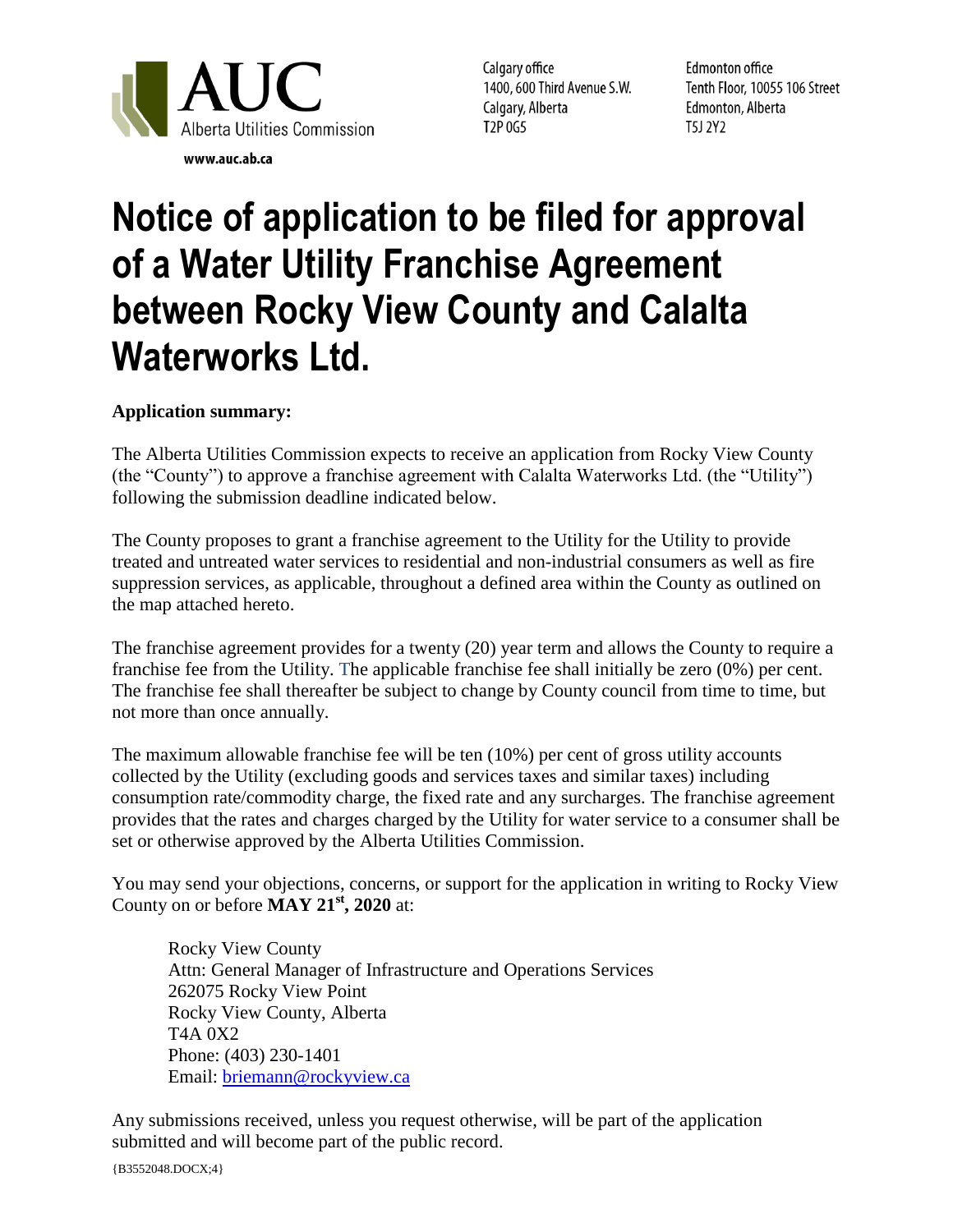For more information on franchises or to receive a copy of the franchise agreement please contact Rocky View County at the address listed above.

## **For more information:**

For more information about the AUC or its approval process associated with franchise applications, please contact the AUC directly at 310-4AUC or at [info@auc.ab.ca.](mailto:info@auc.ab.ca)

The Alberta Utilities Commission is an independent, quasi-judicial regulatory body responsible for making decisions about utility-related applications.

Issued on **May 7th, 2020.**